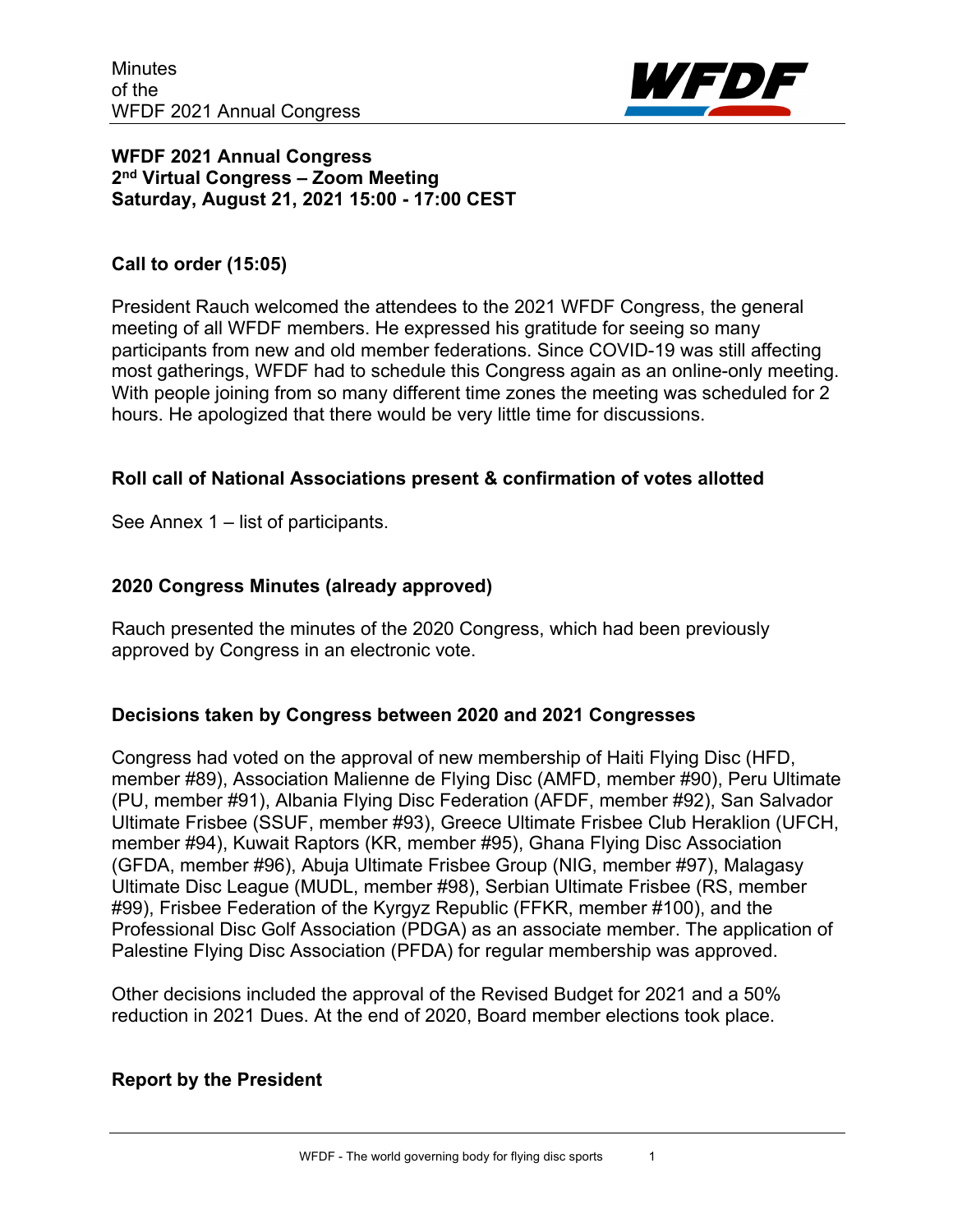

WFDF President Rauch reported that in the second year of the COVID-19 pandemic things were improving slowly. After canceling all WFDF events in 2020 WFDF took the decision in early 2021 to also cancel all events in 2021, with the exception of the European Team Disc Golf Championships (ETDGC 2021) in Croatia, which were being held at the time of Congress. Only larger sports federations and professional sports had been able to run events and reactivate leagues, mostly without spectators and huge efforts in testing for COVID-19. A number of countries are hosting national championships in the second half of 2021.

With the effects of vaccinations setting in, WFDF planned for 2022 to run the world events Beach Ultimate, Masters Clubs, Overalls, World Clubs, Juniors, Team Disc Golf and to attend The World Games.

For the second year in a row, revenues for most sports federations were down with WFDF expecting a decrease of around 90%. Just as other federations WFDF has also cut expenses drastically and expects to return to more normalized revenues by mid 2022. WFDF has tried to give its members some support by cutting dues by 50% for 2021.

Disc Golf is the only sport where activities have increased massively. Many athletes took up the sport and events could be restarted earlier than in other disc sports as an individual, outdoors sport. PDGA membership has risen to around 94,000.

WFDF is trying to maintain its activity levels despite new challenges due to the pandemic: athletes finding alternative pastimes, organizing bodies losing financial resources for their staff, and losing opportunities for growth and recognition, as the Olympics and other multi-sports games downsize and give priority to their incumbents. New and smaller members have difficulties to maintain their activities. But WFDF is excited about the large number of new members brought in during the last year.

Rauch mentioned WFDF's Seven Strategic Goals, per the Strategic Plan 2019-2024:

- 1. Promote the "frisbee lifestyle"
- 2. Pursue inclusion in the Olympic Programme and Other Multi-Sports Games
- 3. Support member associations in promoting youth development as path to growth
- 4. Build the audience by increasing the entertainment value of disc sports competitions
- 5. Showcase Spirit of the Game as an essential element of disc sports
- 6. Ensure the well-being of our athletes and our sport and encourage gender equality and diversity in all aspects
- 7. Optimize organizational effectiveness and efficiency

These goals remain the same but in light of the COVID situation over the last two years these would be looked into for any revisions needed.

Some high goals accomplished over the last year are the implementation of an athlete safeguarding policy and a standalone non-discrimination policy. On December  $1<sup>st</sup>$ , 2020,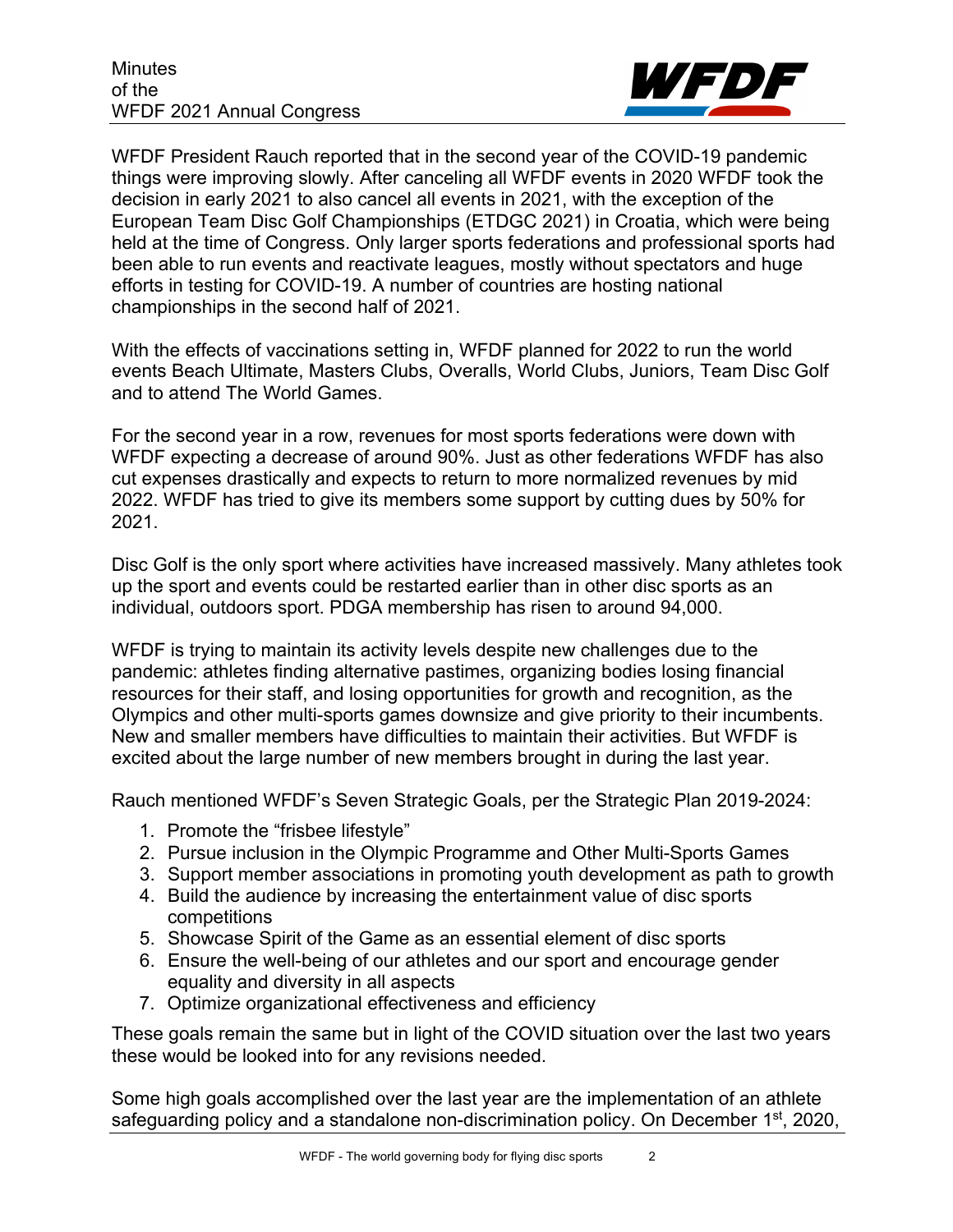

a new website had been launched. The former website had been used for 10 years and this major update is a vast improvement, especially being optimized for the rise of the usage of mobile devices. A fairly major revision of WFDF's bylaws had been worked on and went through a few iterations to be presented for approval at this Congress. The changes concern WFDF membership structure: provisional vs. regular member, voting rights, budgets, and the member transition phase.

WFDF's Women in Sport Commission had published a Gender Equity Toolkit for Tournament Directors at sanctioned events. It has been translated into several different languages and WFDF has received requests from other international sports federations to get access to it.

The Athletes' Commission had been up for reelection at a major WFDF tournament and without such an event its mandate had been extended to 2021 and is to be extended for yet another year.

WFDF had published the e-book "Ultimate at Schools Programme Teacher's File" in several translations.

WFDF continues to pursue the goal to participate at LA28. The number of WFDF members is expected to rise to 100 with the goal to reach 120 by 2024. 17 WFDF member National Federations are recognized by their National Olympic Committees (NOCs) and WFDF is currently supporting Members in Italy and New Zealand to reach NOC membership in their respective countries. Rauch encouraged all members to pursue NOC recognition and ask for support through WFDF's Executive Director Bernardi.

WFDF is trying to increase its visibility within the world of sport and has been successful with the key publication insidethegames.biz, and that effort will continue.

In the 2021 WFDF Census, members have reported a sharp reduction in the number of athletes. This was expected and it is also expected that this number will go up again as soon WFDF can restart its events in 2022. Plans for 2022 include six WFDF world championships with the World Ultimate Club Championships (WUCC) in Cincinnati being the largest. Another highlight is WFDF's participation at The World Games in Birmingham, AL, USA.

Rauch then mentioned the proposed bylaw revision to be voted on later during Congress. The changes are in accordance with the IOC standards of regular membership and WFDF is trying to adjust its approach with respect to financial requirements for membership. WFDF hopes this will give everyone an opportunity to participate without undue burden.

## **Report by the Executive Director**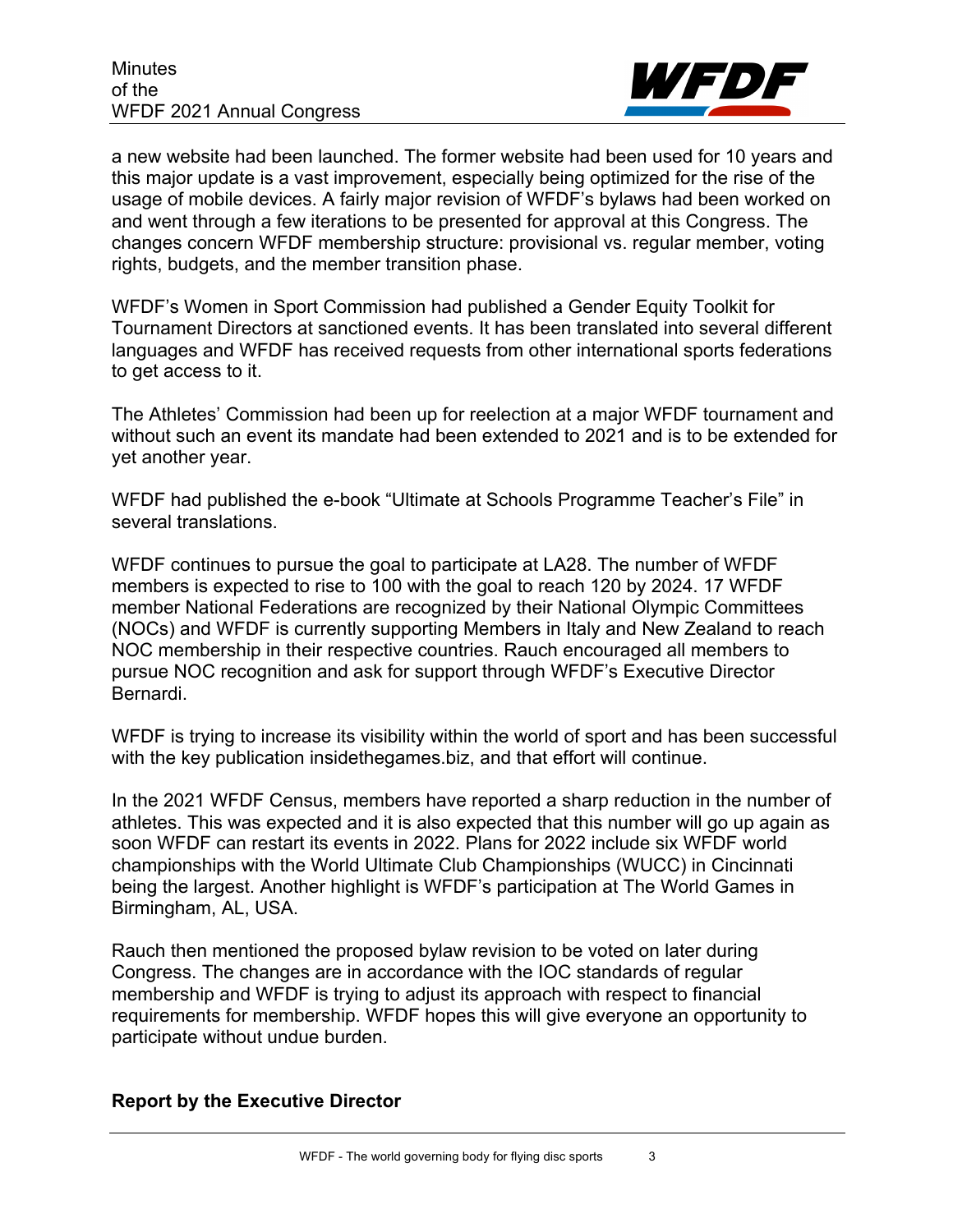

WFDF Executive Director Bernardi presented the network of organizations of which WFDF is a member, a partner, or has official recognition. These affiliations enable WFDF to participate in several multisport games, which raise the visibility of Flying Disc sports. Staying in touch and especially creating new connections with these organizations keeps the WFDF administration busy despite the constraints due to the pandemic.

WFDF was able to welcome 13 new members during the past 12 months and Bernardi announced that during Congress the vote for WFDF's 100<sup>th</sup> member Kyrgyzstan would be finalized. This is a milestone which will improve the standing of WFDF within the Olympic Movement.

Next year's multisport games flagship event is The World Games. Flying Disc will be attend with eight Ultimate national teams (from USA, CAN, GBR, GER, JPN, FRA, AUS, COL) in a five day competition July  $12<sup>th</sup>$  to  $16<sup>th</sup>$ , 2022. Disc Golf will be included in the Sports Garden at TWG as a demonstration sport. Ticket sales have already opened.

Due to the postponement of the Tokyo Olympic Games to 2021 several multisport games were also postponed by 1 or 2 years. There will be many opportunities to participate in these games, such as the World Masters Games 2022 in Kansai, Japan, where registration has opened and WFDF recommends teams to sign up. Other notable games are the Pan American Masters Games 2022 and the 2nd TAFISA European Games 2022. WFDF is currently trying very much to present the sport in China at the Asian Games 2022 in Hangzhou (CHN) and the Asian Beach Games in Sanya (CHN). Other games targeted are Asia Pacific Masters Games 2023 Jeonbuk (KOR), European Masters Games 2023, Tampere (FIN), African Games 2023, Accra (GHA), EUSA European Universities Games 2024 Games in Debrecen-Miskolc (HUN).

WADA had introduced new Anti-Doping rules in 2021 resulting in an increase of actions necessary, even though there were no WFDF events. WFDF still sees Anti-Doping education as a path to reduce testing.

On new members Bernardi expected to see applications from Africa, Eastern Europe, Central America and the Caribbean. WFDF Continental Associations were helping on membership applications, governance and development. He restated that it was important that every member contact its National Olympic Committee seeking recognition. The newest project was the creation of the Mediterranean Flying Disc Confederation (MFDC), which would enable Flying Disc to become a member of the International Committee of Mediterranean Games (CIJM).

WFDF will add one commission (Sustainability and Legacy Commission) and change the name of another commission (Athletes' Entourage Commission to Athletes' Entourage Commission) in accordance with IOC. Bernardi encouraged member federations to nominate representatives for the WFDF committees and commissions.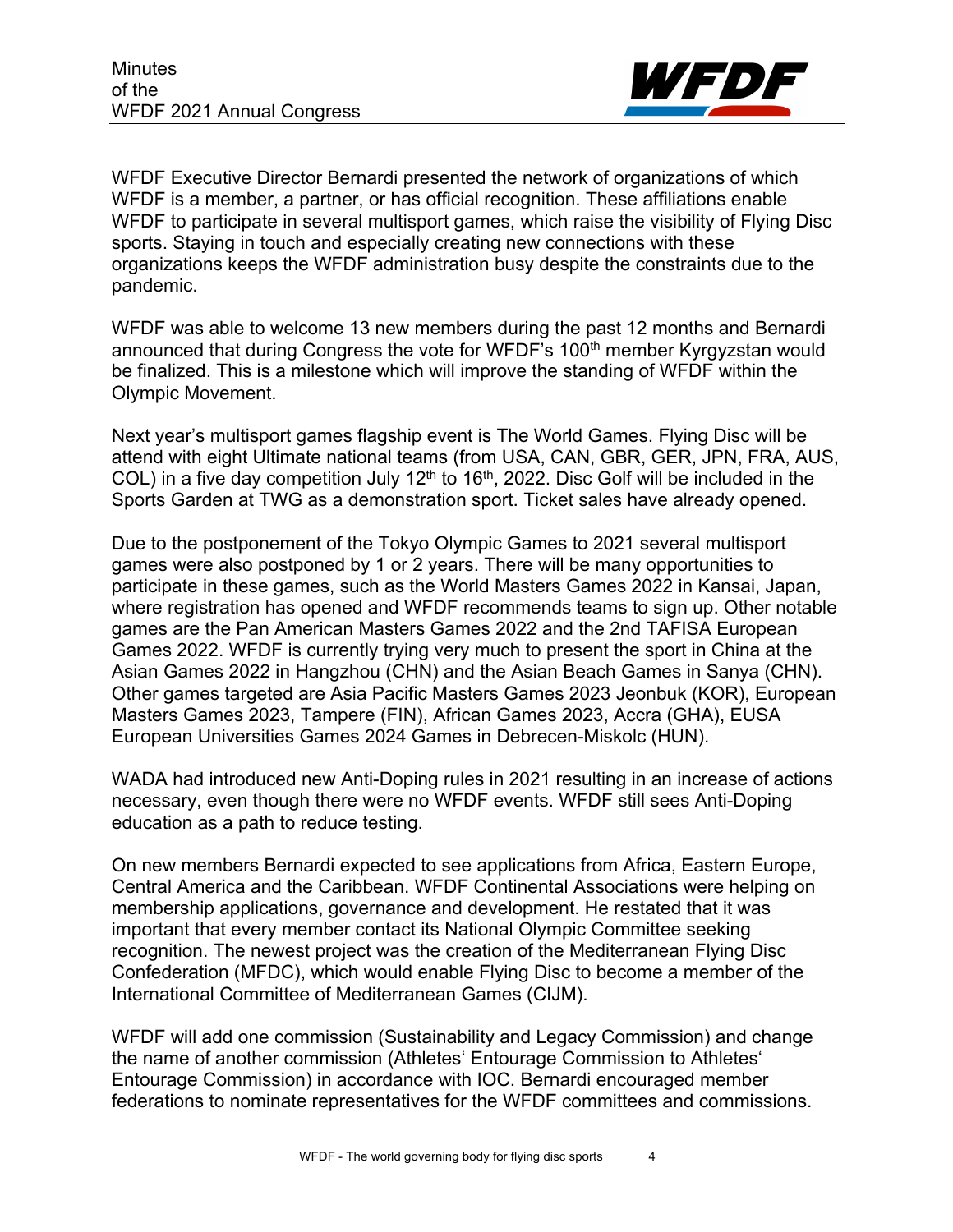

#### **Review of 2021 Member Census**

Rauch presented the 2021 WFDF Census data briefly. The detailed report has been sent to members before the 2021 Congress. WFDF has seen a sharp 34.5% decline in number of members in 2021. WFDF expects to see this rebound in 2022. The relative break down between men and women has remained constant in the last years at 65%/35%, and WFDF encourages growth in number of women.

The census gives an idea how members compare to each other on different metrics. Rauch thanked all for completing this annual census, which has been compiled since 2002.

#### **Annual Risk Assessment**

This is something WFDF instituted eight years ago to flag issues that may impact WFDF and provide guidance for WFDF's national federations:

- 1. Sustaining or improving the quality and consistency in the delivery of all our events
- 2. Ensuring safety and safety for participants, coaches, officials, spectators and volunteers
- 3. WFDF's Ability to recruit/attract sufficient volunteers
- 4. Maintaining and increasing membership and participation
- 5. Sustaining and improving financial viability
- 6. Protecting or improving public image and reputation with stakeholders, regulators, potential sponsors, and media
- 7. Maintaining Spirit of the Game (SOTG) as an essential component of flying disc sports
- 8. Applying good corporate governance principles including compliance with regulatory requirements

The pandemic has put WFDF's financial viability to the test as its reliance on the quadrennial event cycle and the associated revenues had come to a stop. The mitigant was to maintain a cash reserve which helped WFDF get through the first year of the pandemic. WFDF also sharply decreased its expenses and Rauch thanked WFDF's paid staffers who faced a reduction in their compensation for 2021.

President Rauch asked to vote on the presented WFDF Annual Risk Assessment. The Annual Risk Assessment was approved unanimously.

## **Event Manager Report**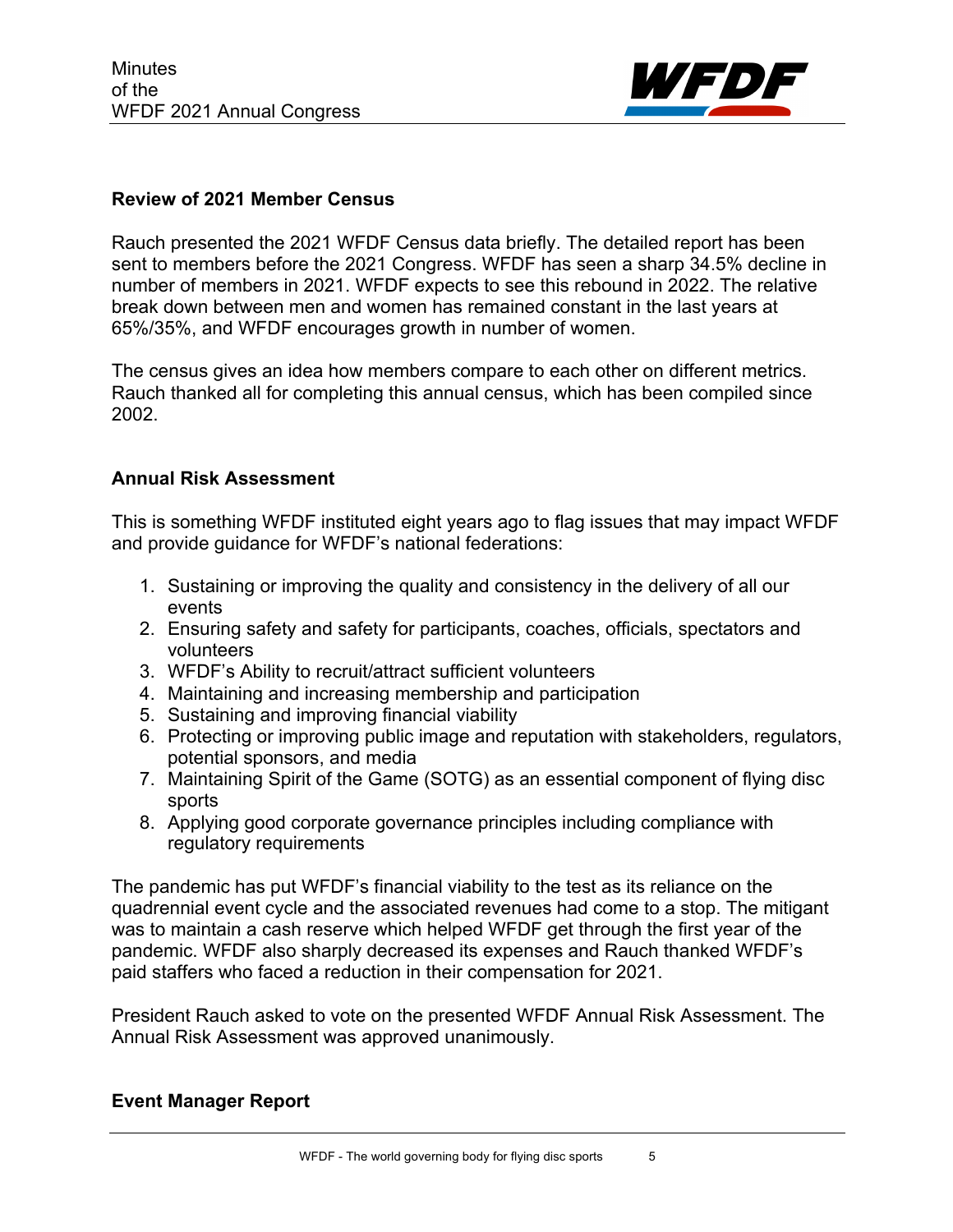

Managing Director Events and Operations Woldt reported that all events from 2020 and 2021 had been canceled and all money not spent had been returned to players and teams.

Moving athletes cross border still is a problem but with the European Team Disc Golf Championships (ETDGC) taking place in Croatia during Congress WFDF could gain experience through this limited event with five European countries. The event was going on very well, but even at this level some athletes had problems with crossing borders.

As for the 2022 WFDF events, Woldt advised that no bulletins had been sent out for any of the events yet as WFDF was trying carefully analyze what was needed to run these events successfully during the pandemic. She expected to send out the first information within the next few weeks and asked all members interested to participate to react quickly.

WFDF plans to host six events in 2022. The World Beach Ultimate Championships will be the first in April with 10 divisions planned for. When registration opens the members will only have a short time of  $2 - 3$  weeks to decide and sign up teams. At this stage crossing borders is difficult but she asked all members to send in any concerns or questions to make the WFDF Event Team aware who is thinking about attending.

The World Masters Ultimate Club Championships will be in late June in Ireland. It is planned to invite all divisions and if six or more teams sign up for a division then that division will take place.

Planning for The World Games in mid July has started a while ago by IWGA. All teams involved should be receiving updates frequently.

TWG is followed directly by several events:

World Flying Disc Championships (WOC) USA World Ultimate Club Championships (WUCC) USA World Junior Ultimate Championships (WJUC) DOM World Team Disc Golf Championships (WTDGC) CRO

WFDF is listening to advice and following guidance of the governments. At this stage it is unlikely that WFDF will mandate vaccines but it might be that the COVID hygiene plans per event might include restrictions if you are not vaccinated or prefer not to tell WFDF.

For the first time WFDF is including a Junior Under 20 Mixed division at WJUC if enough interest is received. All members are asked to look at the viability of sending a third team or if perhaps this new division will open up the possibility to send a team at all.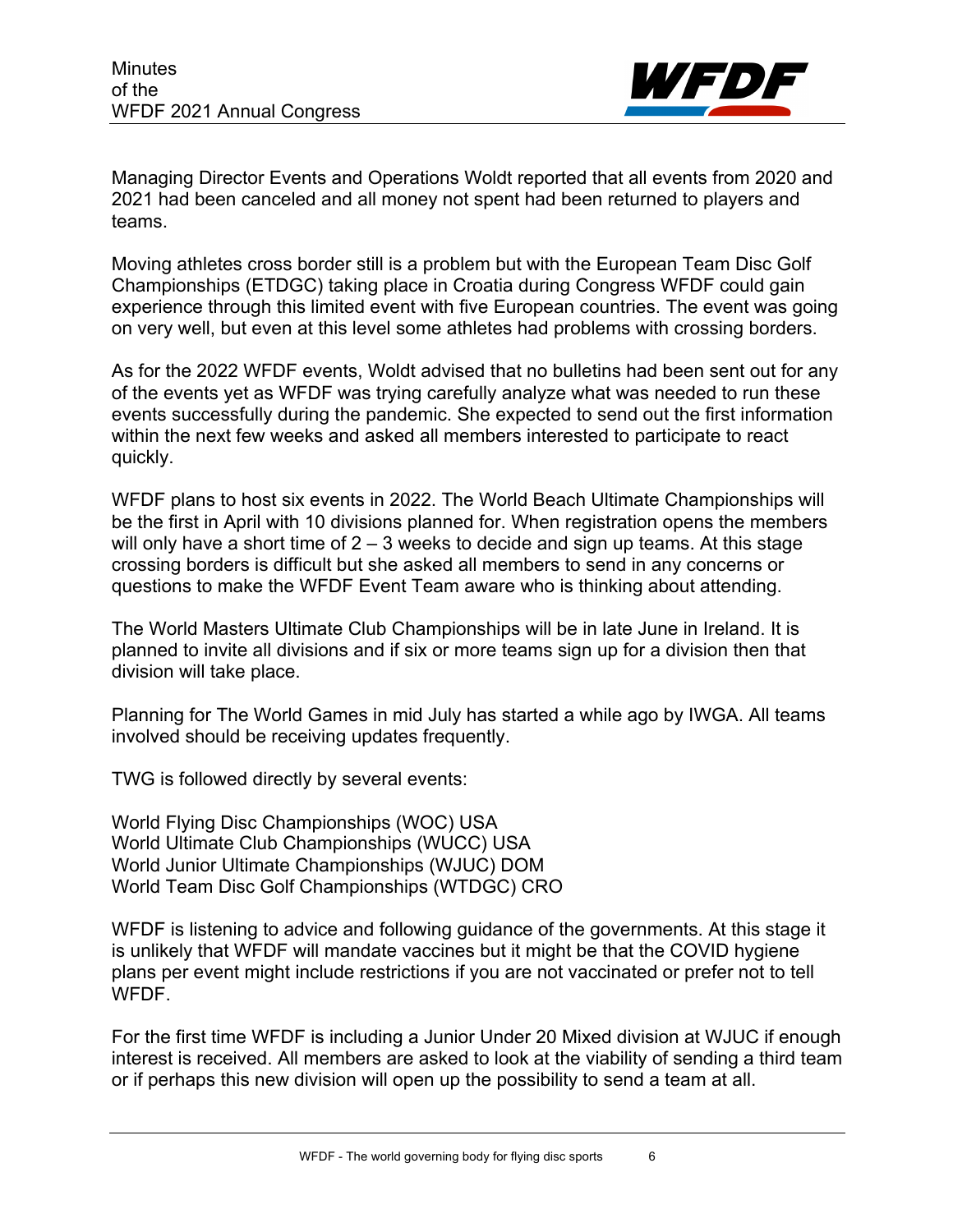**Minutes** of the WFDF 2021 Annual Congress



Rauch commented that WFDF is changing the transfer of money with all going through WFDF. WFDF is trying to have the hosts push out the spending of money as far out as possible due to the uncertainties created by the pandemic. Woldt added that there is an outline about what amount gets non-refundable as the event gets closer.

## **WFDF Anti-Doping Program and WADA Compliance**

WFDF Anti-Doping Administrator Verleger emphasized that Anti-Doping matters were important not only for WFDF matters but also for its members, as they also need to fulfill all requirements by WADA. Those members without an AD program could receive help from WFDF by approaching him or Bernardi.

Verleger announced that in 2021 WADA had confirmed officially to WFDF that it was compliant to the current WADA Code. This was a big success and he thanked all WFDF bodies involved in reaching this goal.

Verleger announced that by the end of 2021 there would be an AD survey sent to the NFs which would help WFDF to improve its AD work.

#### **WFDF Membership Updates**

Bernardi reported that in the current vote for five new members and PDGA as associate member 47 of the regular members had cast a vote. All new member applications had been approved unanimously, by which WFDF now had officially 100 national federation members. Bernardi saw this as a great sign of solidarity and thanked the members involved.

Rauch thanked everyone for participating in these votes. The process of bringing in new members involves checking their documents thoroughly and in many cases takes  $2 - 3$ years of working with the applicants. He had set out a goal for the Executive Director several years ago to reach 100 members as this number was seen as a milestone by umbrella sport organizations and he felt very grateful that Bernardi had achieved this.

In a brief celebration, Bernardi was presented with a surprise cake with 100 candles to celebrate this milestone. It was delivered to his home as arranged by the Event Team and presented over Zoom to the Congress. Bernardi thanked everyone for this surprise.

Bernardi then reported that he expected to receive many more membership applications in the next few years with the help of the Continental federations. He saw opportunities in Africa where he found many Flying Disc communities through the Internet, as well as in Pan America. The application process can be tedious as WFDF checks all documents and it can take several years. A new goal would be to have 120 members by 2024.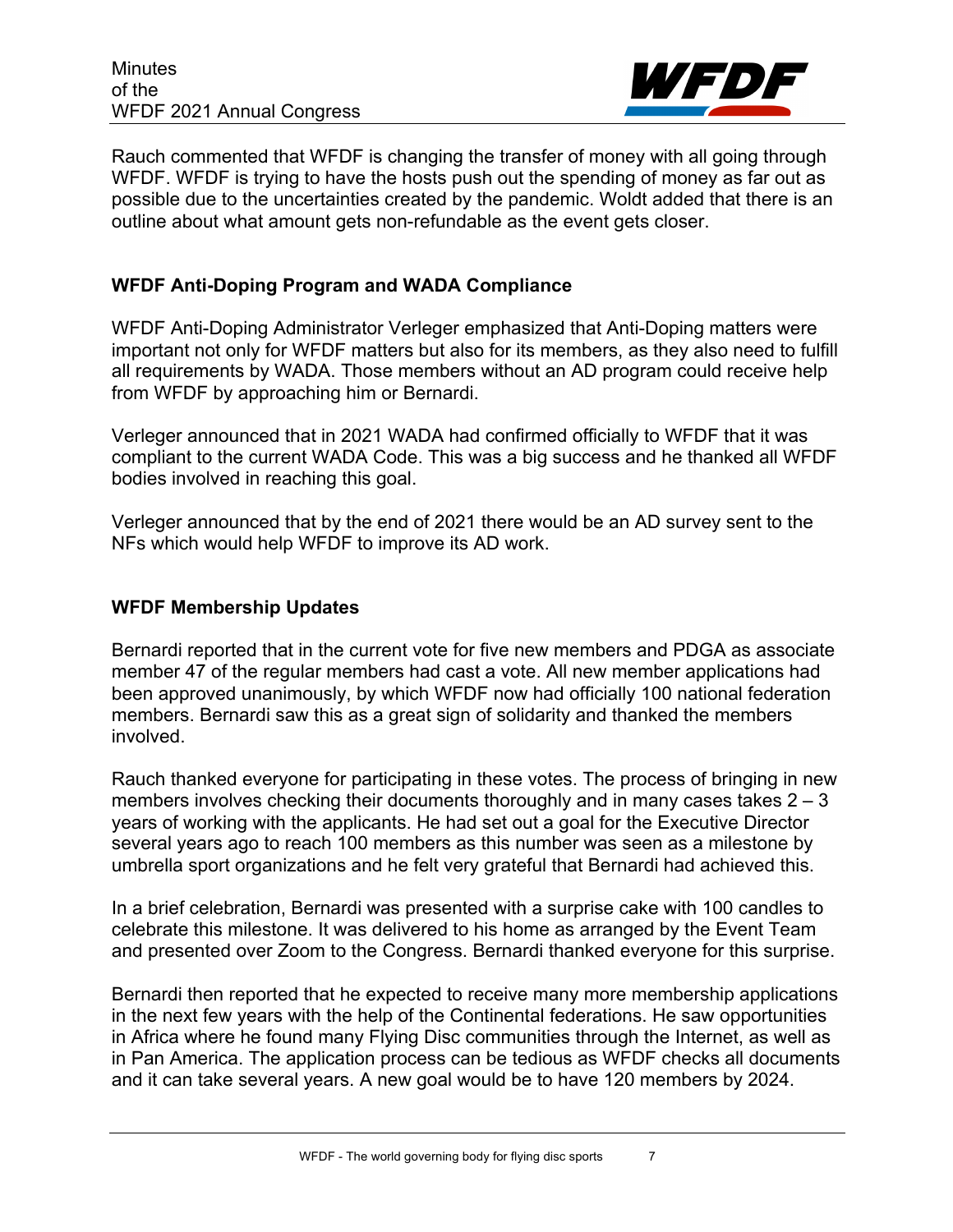

Rauch congratulated Bernardi for his great work in regard to increasing WFDF's membership.

## **Bylaws Revision**

In March 2021 WFDF had sent several Bylaw revisions to its members for comment:

- Change of definition of national members vs. provisional members. After two years of provisional membership there is a conversion to regular status upon filing a report on activities and approval by Congress. This includes a change in dues (see below).
- Include WADA Code compliance as a requirement for WFDF membership.
- Transition for WFDF members to one member per country will be extended by two years.
- In the case that a Continental Association (CA) President is already a member of the Board in another function, the CA can send an alternate representative from their Board membership
- Title Executive Director will be changed to Secretary General
- Change the name of the Entourage Commission to "Athletes' Entourage Commission", change the name of the Youth in Sport Commission to "University, School Sport and Youth Commission", and add the "WFDF Parasport Commission." We will also establish a "Sustainability and Legacy Commission".

President Rauch asked to vote on the revised WFDF Bylaws. The revised WFDF Bylaws were approved unanimously.

## **Financial Report**

## **Vote: Approval of 2020 Audited Financial Statements**

Treasurer Bergeron presented a comparison of the WFDF audit summaries for 2019 and 2020. She remarked that for WFDF to use a four year cadence for its financial planning in line with the four year cycle of events and its varying income was fortuitious as it greatly helped WFDF manage its finances through the pandemic. 2020 had started quite well with the upcoming WUGC in the Netherlands and higher income as usual but in the middle of the year a lot of that income needed to be refunded. WFDF had to revise its budget planning mainly to scale back expenses.

The audit of 2020 confirms that WFDF had not spent more money than budgeted and going into 2021 WFDF was in a solid financial position.

Bergeron asked to vote on the 2020 Audited Financial Statements as presented. The financial statements were approved unanimously with one abstention.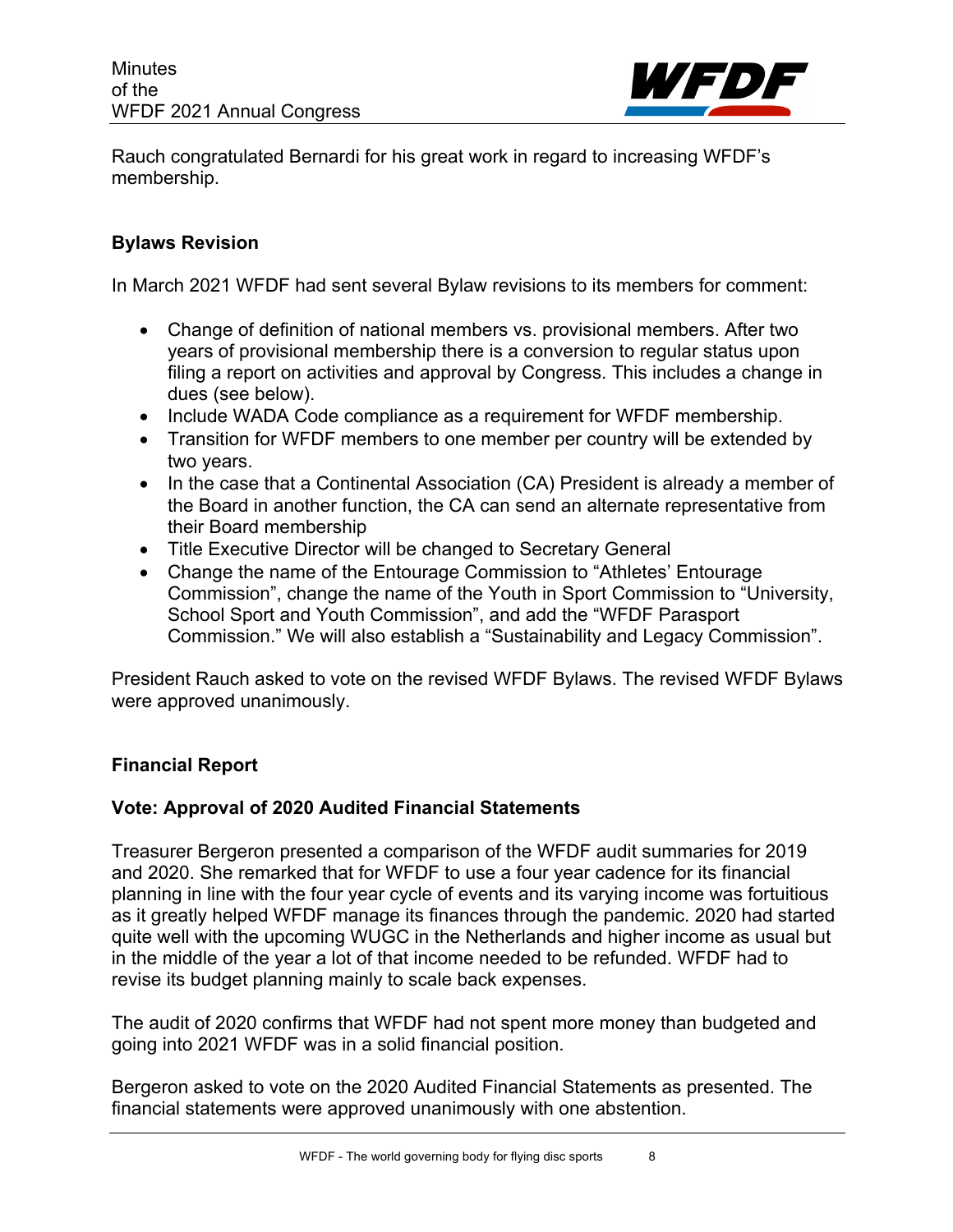

#### **Interim 2021 report**

Bergeron gave an overview of expenditures and income. On dues income she acknowledged that all members had been impacted by the pandemic related shut downs. WFDF had reduced membership fees for 2021 and she reported that the budgeted dues related income had been already received. Income through event fees was almost zero in 2021 and since most sponsorship income was related to events there was also nothing to expect from that side. The annual grant of US\$ 32,000 by IOC was also received in 2021 but this money must be spent for development and Anti-Doping. Overall the income side in 2021YTD was in line with the budget plan.

On the expense side WFDF was saving much money which would normally be needed for checking event venues or running events such as travel and accommodation costs for WFDF officials. The majority of WFDF's expenditures is spent for staff, but WFDF decided to keep its staff as it is a huge part of keeping WFDF on track. Other expenditures are for official memberships and special projects and developments. This amounts to a current loss of US\$ 72,000 against the projected US\$ 84,000 and WFDF expects that to double towards the end of 2021.

WFDF still has money in the bank but since Bergeron expected the large event income as late as mid 2022 this reserve will be used to keep WFDF running in 2022. Usually in the first half of the year smaller income as dues are received and the larger income through events in the second half.

## **Vote: Approval of 2022 budget**

Bergeron referred to the detailed 2022 budget in the briefing book. The expected event related income there of over US\$ 200,000 depends on all planned events to take place. If the pandemic related situation changes towards the end of 2021 WFDF will need to revise the budget drastically.

Bergeron asked to vote on the Approval of 2022 budget. The WFDF 2022 budget was approved unanimously with one abstention.

## **Vote: Approval of 2021 Auditor**

Bergeron briefly presented the accounting firm McMillen & Company, PLLC whose principal has been the audit partner for WFDF for the past five years. She confirmed that the relationship had been effective and very helpful for WFDF.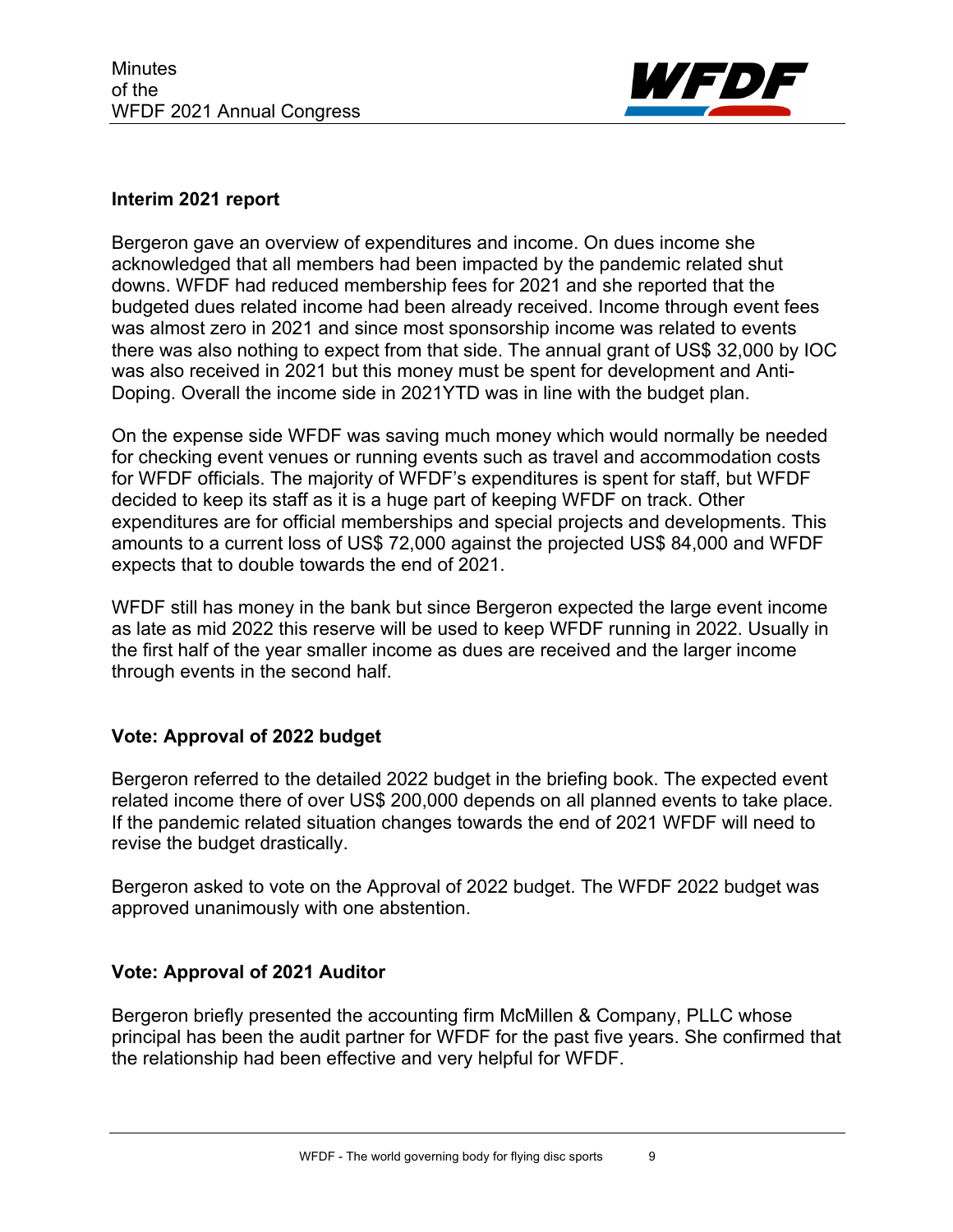**Minutes** of the WFDF 2021 Annual Congress



Bergeron asked to vote and approve McMillen & Company, PLLC as the official auditor for WFDF's 2021 financial statements. The approval was given unanimously with one abstention.

## **Discussion topic: Discussion topic: Challenges and Opportunities for Flying Disc Sports Post-COVID-19**

Rauch took the opportunity to present Dan 'Stork' Roddick who was participating in the Congress call as a guest. Roddick has been involved in Flying Disc sports since the 1960s both as an athlete, organizer, and book author. Recently he had been instrumental in working with WFDF and PDGA to get back together. Rauch asked Roddick to give a few comments on the development of Flying Disc sports since the 1960s.

Roddick greeted the attendees and noted he felt overwhelmed by the number of participants. More people were attending the Zoom meeting than there had been participants at the first Octad in 1974, an Overall tournament. He commended WFDF for its hard work which had led to this spread of Flying Disc into regions and countries which had been only dreamed about at that time.

Speaking for the PDGA he expected a new highly effective cooperation between Disc Golf and the general disc community covered by WFDF. The nature of Disc Golf had turned out to be a pandemic favorable activity and had most likely helped to keep athletes from other disciplines stay within the sport as, e.g. as many Ultimate players did. He expected them to get back to running and playing Ultimate at the end of the pandemic. He thanked for the opportunity to sit in and see what WFDF had achieved.

Rauch thanked Roddick for attending and passing on his comments. He described Roddick as the Godfather behind Flying Disc sports and that he had laid the ground for organizing bodies and also for WFDF.

Rauch then invited the attendees to give ideas and comments how they were bringing their national federations back into the sport post-COVID.

Paul Kenny (FPA) mentioned that in Freestyle the pandemic had brought up a new format online called Tiny Room Battle Challenge which had been so successful that he expected that to stay and perhaps even lead to future world championships.

Tom Crawford (USA, USAU) noted that he was looking forward to welcoming as many athletes as possible to the WFDF Ultimate events planned in the USA. The USAU, the tournament organizers and WFDF were ready to make these events the best possible experience.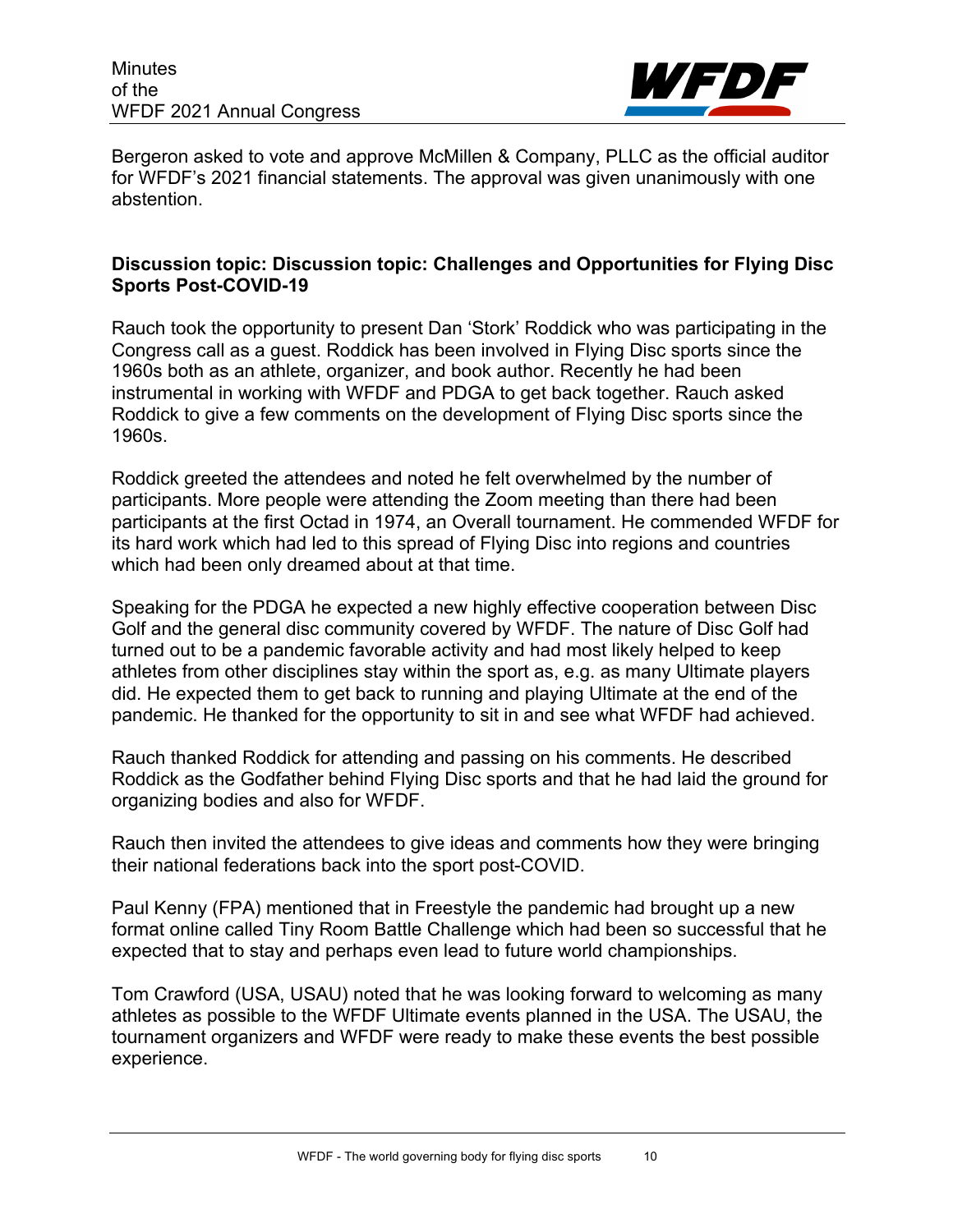

Alex Matovu (AAFDF) thanked everyone for help he had received particularly in regards to Disc Golf, which many African athletes had started to play. Also, FPA had helped through Kenny to get Freestyle going in Nigeria. He expected more African countries to take up Ultimate, Disc Golf and Freestyle and eventually become WFDF members.

Simon Farrow (Australia, AFDA) reported that in Australia all borders had been closed and they were evaluating their national events for the rest of the year. The juniors' program for Primary school would be included into the school sports program. AFDA was focusing on grass roots as they could not do much for national teams. They were encouraging their states to restart within the next three months.

Desmond Mantey (Ghana, GFDA) thanked for the support his association had received. Due to the pandemic they had not been able work hard on their school projects. He was optimistic that Ghana could attend the 2023 All Africa Ultimate Championships. GFDA was likely to be recognized by the government.

Daniel Bannoura (Palestine, PFDA) reported that activities had restarted with a hat tournament a few weeks ago and going back into schools offering practice there. Summer camps were being offered in the Gaza strip and they would join Jordan in organizing a hat tournament there in November 2021.

Rauch commented that the pandemic was affecting different countries in different ways. Vaccination rates differed strongly between countries. WFDF was trying to get back on track with offering events, but needed to be careful about asking for upfront commitments. He asked the members to communicate with WFDF and the Event Team. Any feedback received would help improve WFDF's ability to run events. Even if some countries could not attend WFDF events for reasons associated with the pandemic WFDF would do its best to run events for those who would be available to participate as long as the latest wave does not make it more difficult than now. He hoped that activities could restart on a local, regional and national basis and that he could see everyone again in 2022.

## **Other Business and Q&A**

On request of the Haiti representatives Rauch gave them time for an update on the situation there.

Marco Bigo (Haiti, HFD) expressed gratitude to be accepted by WFDF as a member. The HFD was looking forward to participating in upcoming events in and outside the country. But Haiti was going through a hard time after the devastating earthquake on August 14, 2021. Haiti wanted everyone to know and to ask for moral and material help. Haiti would continue to spread Flying Disc in the country by creating teams and offering practice sessions.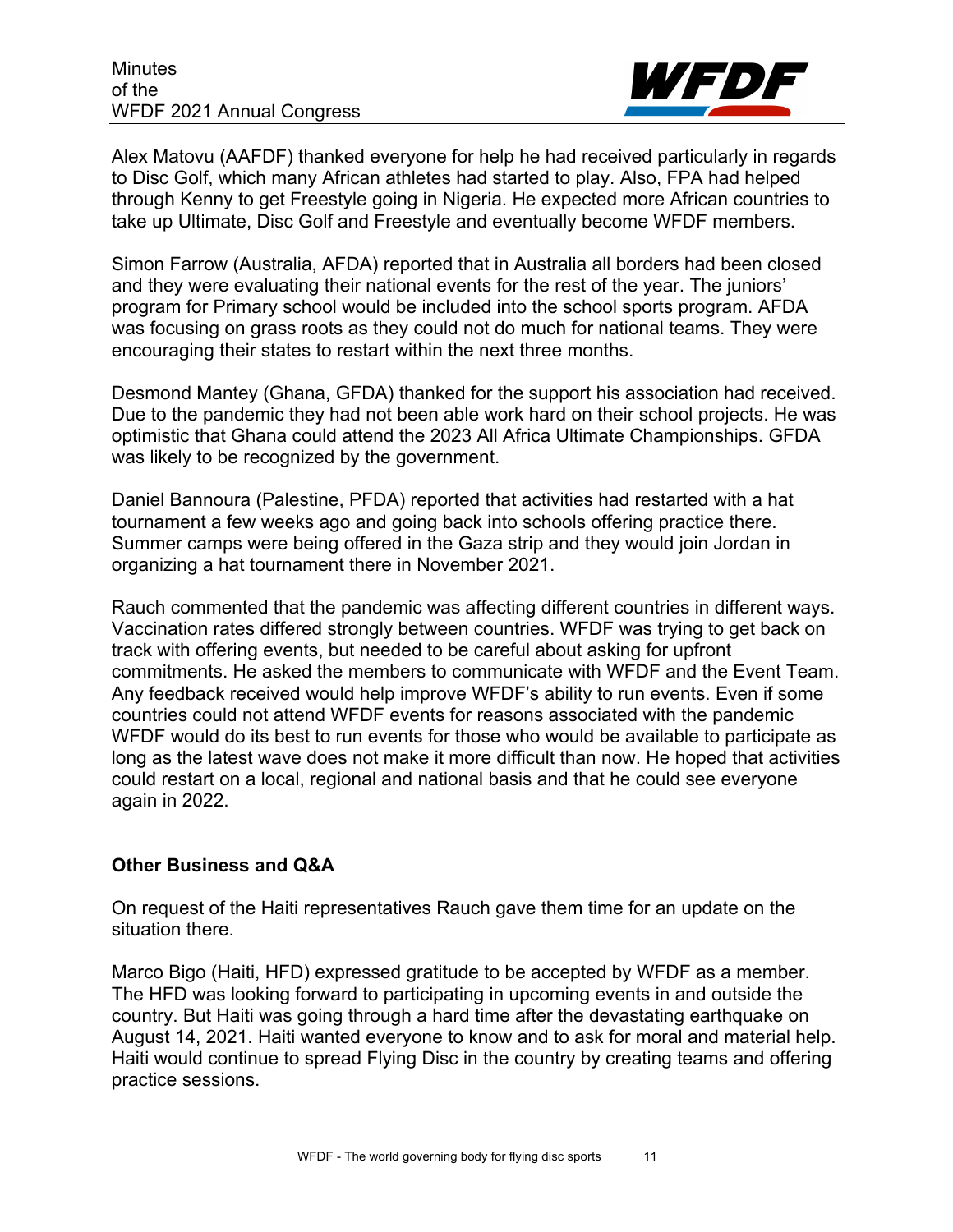

President Rauch concluded Congress by thanking everyone for their time and support towards WFDF. He added that WFDF Committees and Commission written reports were presented at the end in the Briefing Book. He encouraged to read these reports as they documented what was happening in WFDF. Anyone with questions should approach the Executive Committee or the Board members.

Rauch declared Congress closed at 17:20 CEST, thanked everyone for joining and wished all members good luck in getting back to full strength.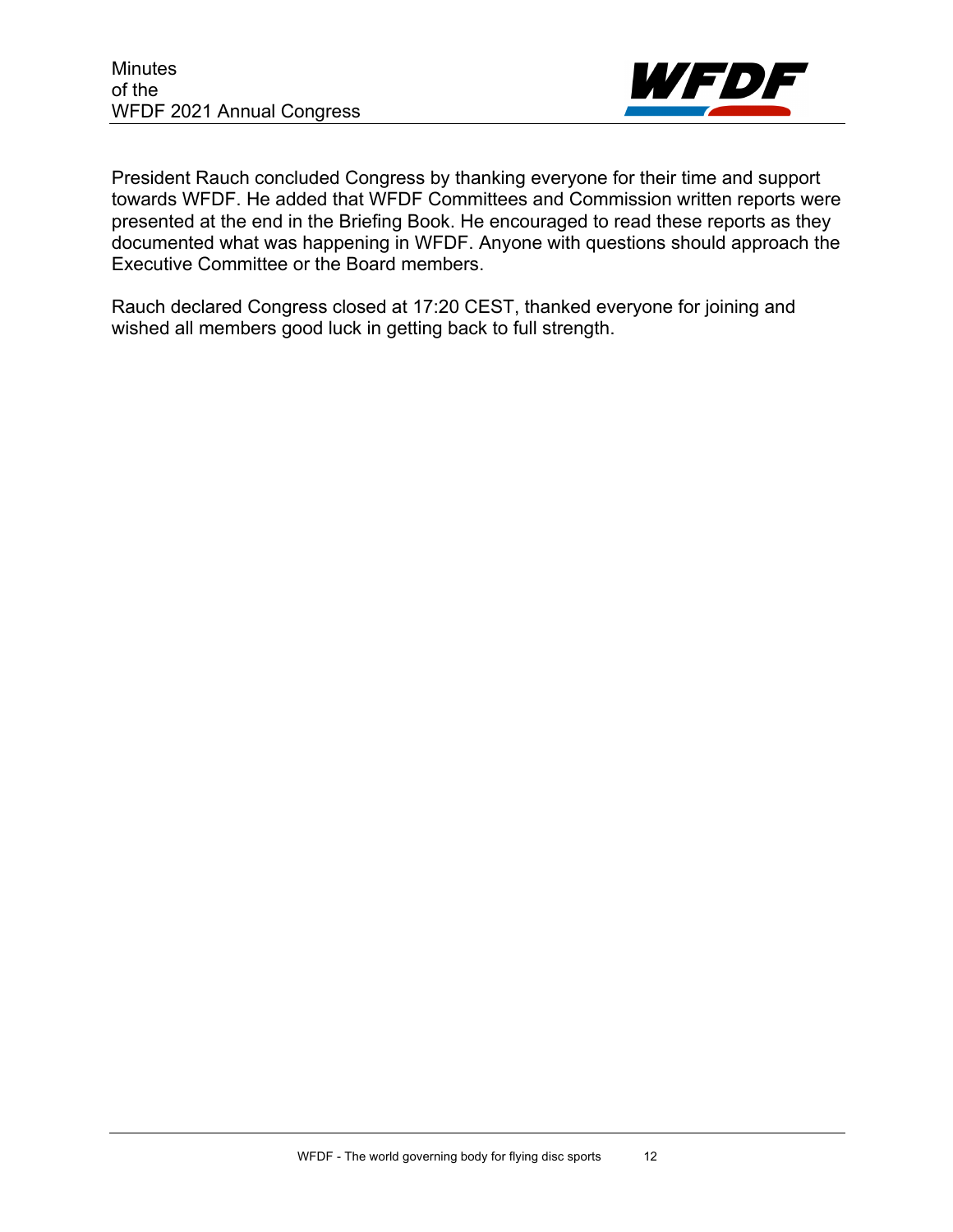

# **Annex 1: Members represented at WFDF 2021 Congress**

| Country                     | <b>Member Association</b> | <b>Votes</b>            |
|-----------------------------|---------------------------|-------------------------|
| Argentina                   | <b>ADDVRA</b>             | 1                       |
| Australia                   | <b>AFDA</b>               | 5                       |
| Austria                     | ÖFSV                      | $\overline{4}$          |
| Belgium                     | <b>BFDF</b>               | $\overline{5}$          |
| Canada                      | <b>UC</b>                 | $\overline{5}$          |
| China, People's Republic of | <b>CFDAC</b>              | $\overline{5}$          |
| Colombia                    | <b>FECODV</b>             | $\overline{3}$          |
| <b>Czech Republic</b>       | <b>CALD</b>               | $\overline{4}$          |
| <b>Dominican Republic</b>   | <b>ADJU</b>               | 1                       |
| Finland                     | <b>FFDA</b>               | $\overline{3}$          |
| France                      | <b>FFDF</b>               | $\overline{5}$          |
| Germany                     | <b>DFV</b>                | $\overline{5}$          |
| <b>Great Britain</b>        | <b>UKU</b>                | $\overline{5}$          |
| India                       | <b>UPAI</b>               | $\overline{4}$          |
| International               | <b>FPA</b>                | $\overline{1}$          |
| Italy                       | <b>FIFD</b>               | 5                       |
| Japan                       | <b>JFDA</b>               | $\overline{5}$          |
| Malaysia                    | <b>MFDA</b>               | $\overline{3}$          |
| Malta                       | <b>MSFA</b>               | $\overline{1}$          |
| Mexico                      | <b>FMDV</b>               | $\overline{\mathbf{4}}$ |
| Morocco                     | <b>UFMT</b>               |                         |
| Palestine                   | <b>PFDA</b>               | $\overline{1}$          |
| Panama                      | PU                        | $\overline{2}$          |
| Philippines                 | <b>PUA</b>                | $\overline{2}$          |
| Poland                      | <b>PUPA</b>               | $\overline{3}$          |
| Portugal                    | <b>APUDD</b>              | $\overline{2}$          |
| Singapore                   | <b>UPAS</b>               | $\overline{3}$          |
| South Korea                 | <b>KUPA</b>               | $\overline{1}$          |
| Spain                       | <b>FEDV</b>               | $\overline{4}$          |
| Uganda                      | <b>UUFA</b>               | 1                       |
| <b>United Arab Emirates</b> | <b>UAU</b>                | 1                       |
| <b>USA</b>                  | <b>USAU</b>               | 5                       |
| Venezuela                   | <b>AVU</b>                | 1                       |

Total votes: 100 (out of 159 possible)